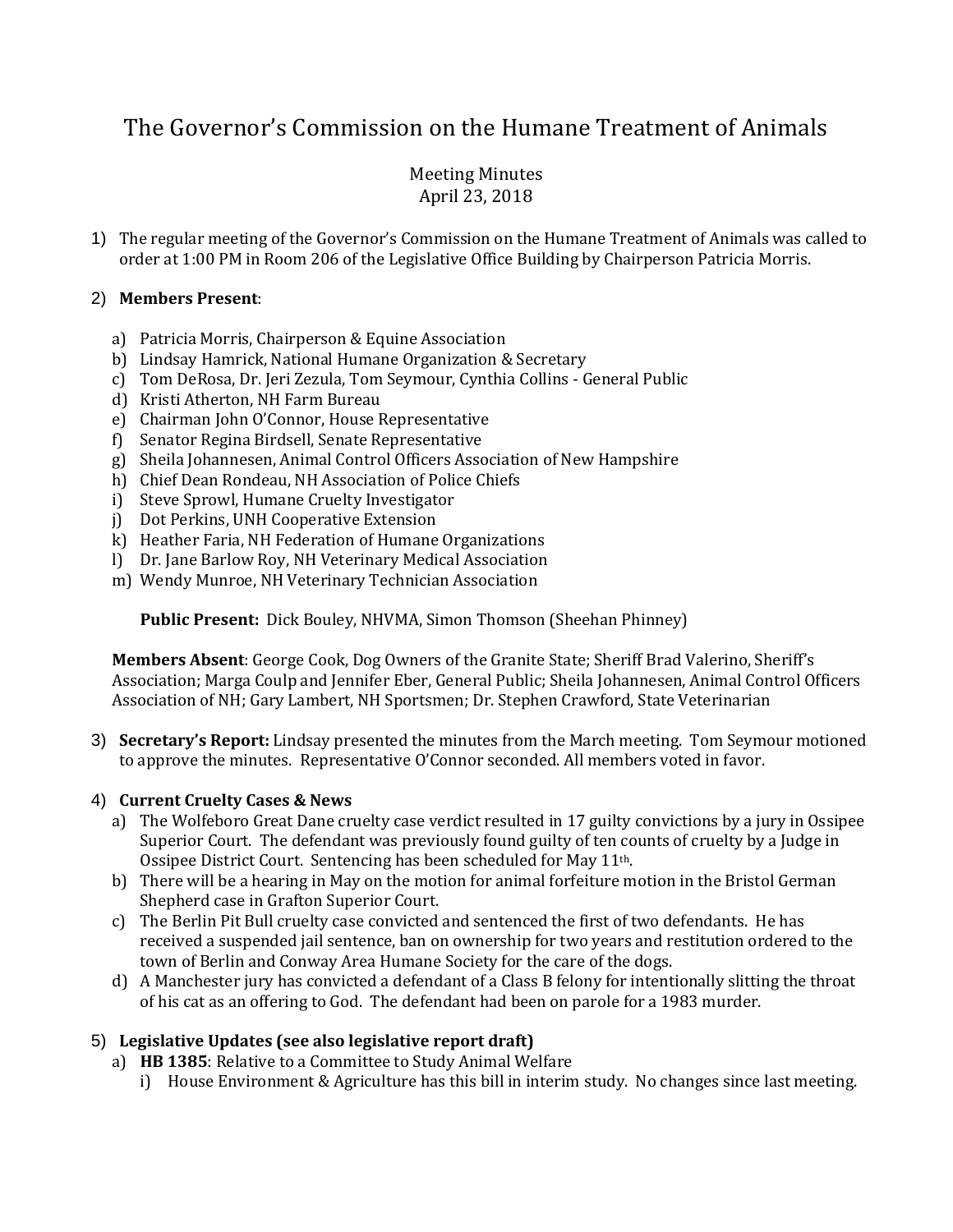- b) **HB 1238:** Relative to Animal Cruelty & Costs of Care for such Animals
	- i) Senate Energy & Natural Resources Committee voted to pass the amended version.
	- ii) The Commission moved to reopen the vote on HB 1238 to review the new language:
		- a) 15 members voted to oppose HB 1238 as now written. Two members abstained (Dr. Barlow Roy and Chairman O'Connor)
- c) **SB 569-FN:** Relative to Animal Cruelty.
	- i) Office of Legislative Services is working on a draft now and Chairman O'Connor will distribute to the Commission when it's ready. Work session will be held tomorrow morning at 8:30am in LOB 303 which may lead to an executive session to vote on the bill tomorrow. The deadline for the bill is Thursday.
	- ii) Two public hearings were held which lasted  $\sim$ six hours each. The bill sponsor provided amendment language and Chairman O'Connor also provided an amendment on the bill.
	- iii) Changes to the bill include:
		- a) The bill will study what a pet vendor is, including the definition of "in the business of transferring animals", cost of animal care, funding for the Department of Agriculture and pet vendor inspections. The study will include members from the House Environment committee, a Senator, NHVMA, an animal shelter, the Dog Owners of the Granite State, Dept. of Agriculture and the AG's office.
			- i) Committee removed the appropriation due to concerns that it wasn't enough money. The Commissioner of Agriculture testified that if staff were approved, they would not be used for pet vendor regulations.
			- ii) Cost of Care Chairman O'Connor has issues with due process and  $4<sup>th</sup>$  amendment violations. Interested in studying the issue further, reviewing DAMF's budget and dedicated funds where there may be additional money to use for costs of care. The proposed program would allow municipalities to request funds from the Dept. of Agriculture to cover the costs to care for animals similar to the spay/neuter fund. The ACLU remains neutral on the cost of care policy.
			- iii) The Department has testified previously that the statewide spay/neuter fund runs out of money about halfway through each year.
			- iv) The committee learned about all the types of breeder and have created an exemption for those breeders.
		- b) The committee amendment would add animal hoarding to the cruelty law where a first offense would be a misdemeanor and a second offense a felony.
			- i) Dr. Jeri Zezula raised concerns with this provision and submitted a letter to the committee explaining her concerns. The ACLU, ASPCA, HSUS, local animal shelters, a county prosecutor and law enforcement also raised concerns about criminalizing hoarding as it is a recognized mental health issue.
			- ii) Chairman O'Connor suggested the amendment would create minimum standards of animal care similar to the RI law.
		- c) Commission comments on the proposed committee amendment
			- i) Dr. Zezula asked what the funding options would be for the costs to care for animals without the cost of care law. Chairman O'Connor stated that options could include a license plate/decal, an increase in dog licensing fees or to mimic the pet food surcharge tax in Maine. Dr. Zezula asked if the Department of Agriculture supports administering a cost of care fund and Chairman O'Connor was not sure of their position. Dr. Zezula expressed concerns with criminalizing animal hoarding which could potentially create a defense for the defendant. She stated that Rhode Island's law has not been used yet and is likely to be challenged and the Hawaii law was repealed in 2015. Chairman O'Connor stated that former Chairs of the House Environment & Agriculture Committee came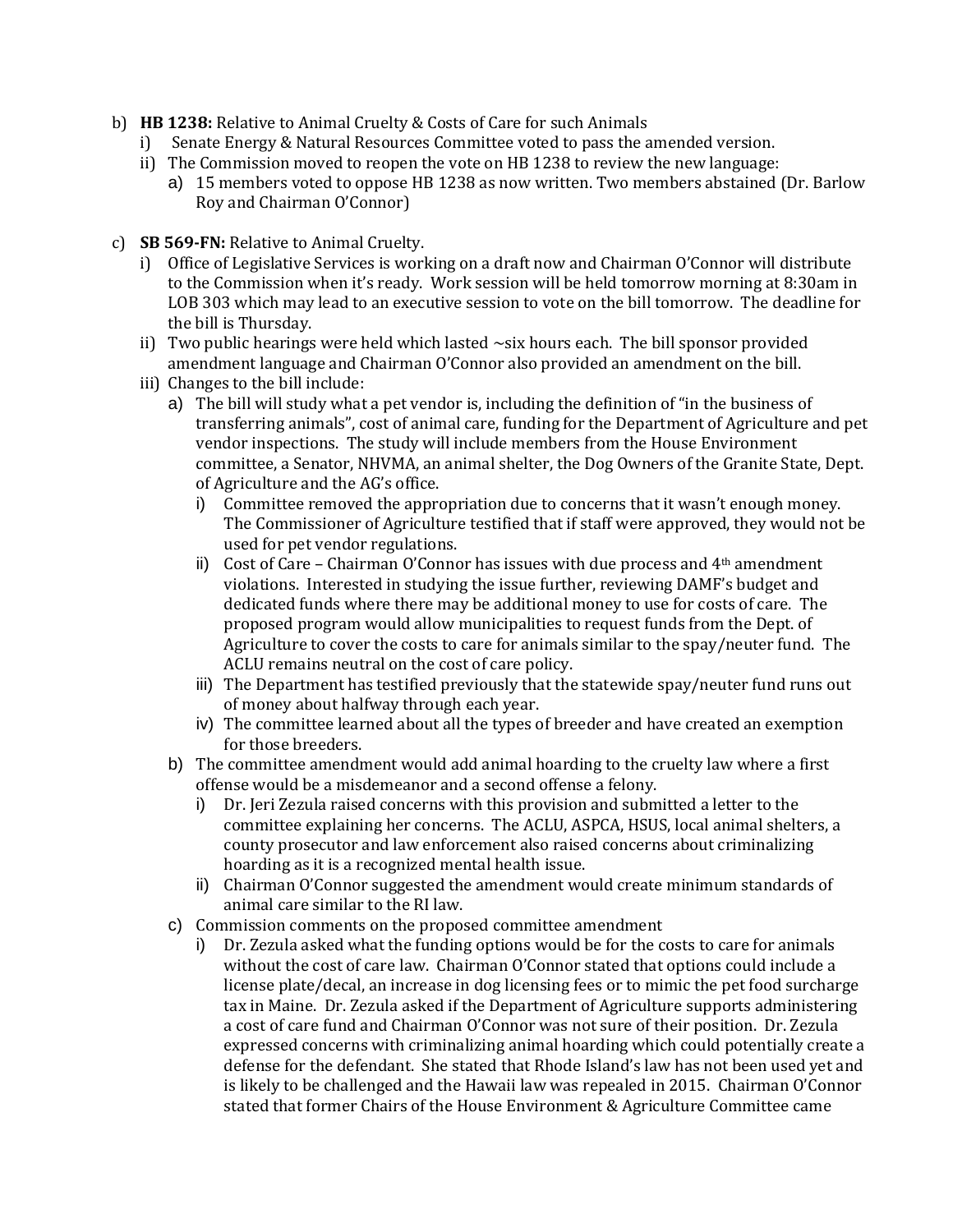together in Rhode Island the previous weekend and they were supportive of the hoarding provision.

- ii) Chief Rondeau advised that the legislature keep the original bill and study hoarding in a separate forum. He is concerned about the ability to prove the laws in court and feels the language is unlikely to survive a Court's challenge or Judge's interpretation. Chairman O'Connor has talked with House counsel and will invite AG's office to review language as well.
- iii) Steve Sprowl commented that in Texas, law enforcement provides evidence to a civil court after seizure and if the courts confirm cruelty occurred, the animals are forfeited immediately and this would go a long way to curbing animal care costs. Vermont has a similar law.
- iv) Vote on committee amendment
	- (i) Because final language was not prepared for the meeting, the Commission did not vote on their position.

### d) **Legislative Report Template**

i) Members liked the one page legislative report. Dr. Crawford suggested a column to show the vote count and Lindsay will add this. Members also approved mimicking the House "majority" and "minority" reports where one member will write a blurb on each side (support or oppose) of any bills the Commission did not have a unanimous position. The Commission was not able to get this accomplished in a timely fashion this session but the legislative subcommittee will determine a process for this in 2019.

#### 6) **Cruelty tracking**

- a) Chief Rondeau provided a report of animal cruelty cases. Last year, there were 78 reported animal cruelty investigations although members of the Commission agree this is underreported as it does not account for the cases that come through the state's animal shelters which may be resolved without law enforcement assistance (ex. providing resources to owners or owners who surrender animals). He suggested that the Commission begin tracking cases via the county attorneys' offices and through the annual report the county attorneys must submit to the AG's office.
- b) Last year, the FBI began tracking animal cruelty in four categories neglect, purposeful cruelty, animal fighting and animal sexual assault. Commission members asked if we could obtain similar categories from the reports and the tracking subcommittee will look into this.
- c) Trish Morris will work on an endorsement for the tracking request from the NH Bar Association and Chief Rondeau will propose a reporting template for the county attorneys.
- d) The subcommittee will continue working via email and submit a draft report to the Commission in May. The UNH legal intern will also be able to provide a summary after his review of reported cases.

#### 7) **Funding & Education**

- a) If the State builds a dedicated fund for animal cruelty, Dr. Zezula suggested that it allow citizens to donate to the fund.
- b) Other areas in need of funding include animal control officer training via a voluntary certification similar to the veterinary technician process. Dr. Barlow added that education for veterinarians and veterinary technicians would also be helpful similar to requirements under the Prescription Drug Monitoring Program.
- c) The New England Animal Care Humane Academy (NEACHA) is now run by the NH ACO Association. Their conference is held annually in the summer. Dr. Zezula pointed out that NEACHA covers the region as a whole and is not necessarily specific to NH laws. She provides trainings for law